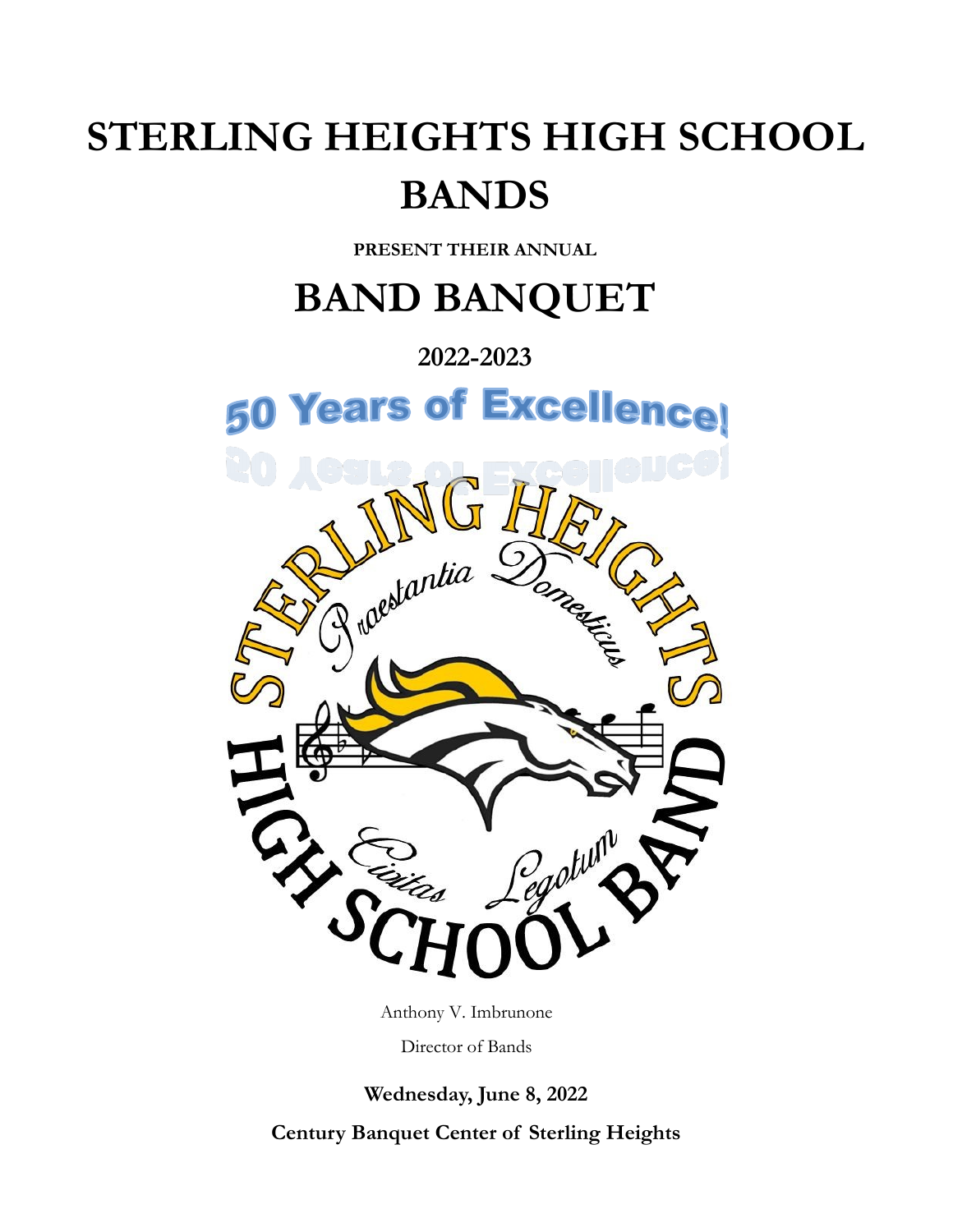## **PROGRAM**

|                                  | PROGRAM               |
|----------------------------------|-----------------------|
| Welcome                          | Mr. Anthony Imbrunone |
| Dinner                           |                       |
| Director Address                 | Mr. Anthony Imbrunone |
| <b>Band Booster President</b>    | Mrs. Lisa Dobbin      |
| Senior Drum Majors               | Mr. Ryan Kovacs       |
| Student Awards                   | Mr. Anthony Imbrunone |
| Freshmen                         |                       |
| Sophomores                       |                       |
| Juniors                          |                       |
| Seniors                          |                       |
| Distinguished Awards             | Mr. Anthony Imbrunone |
| Directors Award                  |                       |
| Louis Armstrong Award            |                       |
| Woody Herman Award               |                       |
| Semper Fidelis Award             |                       |
| Staff Award                      |                       |
| Patrick Gilmore Award            |                       |
| John Philip Sousa Award          |                       |
| 2022 Marching Band Announcements | Mr. Anthony Imbrunone |
| <b>Leadership Positions</b>      |                       |
| Field Show                       |                       |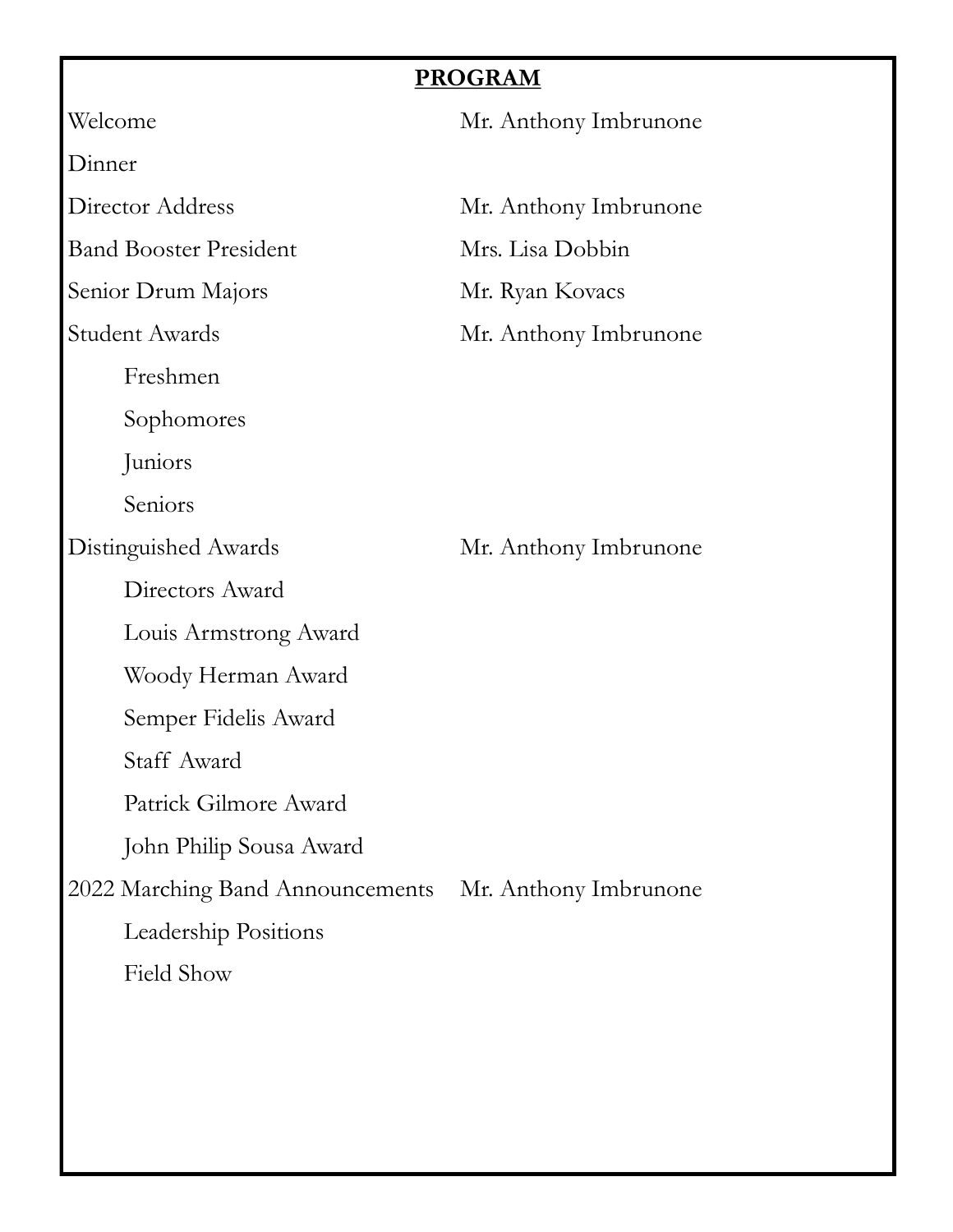#### **2021-2022**

### **STERLING HEIGHTS HIGH SCHOOL BAND PROGRAM**

|                            |       | Earning                 |
|----------------------------|-------|-------------------------|
| <b>Full Name</b>           | Grade | Varsity                 |
| Maryam Aboona              | 9     |                         |
| <b>Jasmine Sarah Abuel</b> | 10    | $\overline{\mathbf{X}}$ |
| Samantha Mae Abuel         | 11    |                         |
| Krzysztof Adamczyk         | 9     |                         |
| Lyndse Adams               | 10    | $\mathbf x$             |
| Ayaan Amir                 | 11    |                         |
| Isaac Andron               | 10    | X                       |
| Emily Arcienega            | 12    |                         |
| Shaan Bashir               | 11    |                         |
| Gianna Baylor              | 10    | $\overline{\mathbf{x}}$ |
| Gabrielle Benford          | 10    | X                       |
| Tiara Benson               | 10    |                         |
| Dalton Brazel              | 9     |                         |
| Kayla Caruso               | 12    |                         |
| Lola Chirco                | 11    |                         |
| Jonathan Chrin             | 12    |                         |
| Matrim Cirullo-Nesbitt     | 10    |                         |
| <b>Cassidy Cook</b>        | 9     |                         |
| Mateo Demirasi             | 11    |                         |
| Austin Den Dooven          | 12    |                         |
| Nicholas Dionysopoulos     | 10    |                         |
| Ethan Dobbin               | 11    |                         |
| John Dopke                 | 10    |                         |

| <b>Full Name</b>         | Grade | Earning<br>Varsity<br>Letter |
|--------------------------|-------|------------------------------|
| Elina Elizondo           | 9     |                              |
|                          | 10    |                              |
| Abigail Espere           |       |                              |
| <b>Connor Flores</b>     | 12    |                              |
| Evelyn Fuller            | 11    |                              |
| <b>Patrick Gesing</b>    | 10    | $\overline{X}$               |
| Vincent Gibala           | 11    |                              |
| <b>Isabelle Gonzales</b> | 10    | $\overline{\textbf{X}}$      |
| Mateo Gonzalez           | 11    |                              |
| PaulAnthony Gratti       | 10    |                              |
| <b>Vincent Griest</b>    | 12    |                              |
| Julia Griest             | 10    | $\mathbf X$                  |
| D'Angelo Haji            | 10    |                              |
| Jordan Harris            | 9     |                              |
| <b>Bradley Henderson</b> | 11    |                              |
| Je'lyn Higgins           | 10    |                              |
| Helen Ho                 | 10    | $\overline{\mathbf{X}}$      |
| Michael Hudzik           | 12    |                              |
| Samantha Hunt            | 11    |                              |
| Emily Jamil              | 10    | $\overline{\text{X}}$        |
| Marek Janiga             | 12    |                              |
| John Jeffrey             | 9     |                              |
| Caleb Jones              | 12    |                              |
| Jacob Jones              | 10    |                              |
| Sama Khalid              | 10    |                              |
| Ryan Kovacs              | 12    |                              |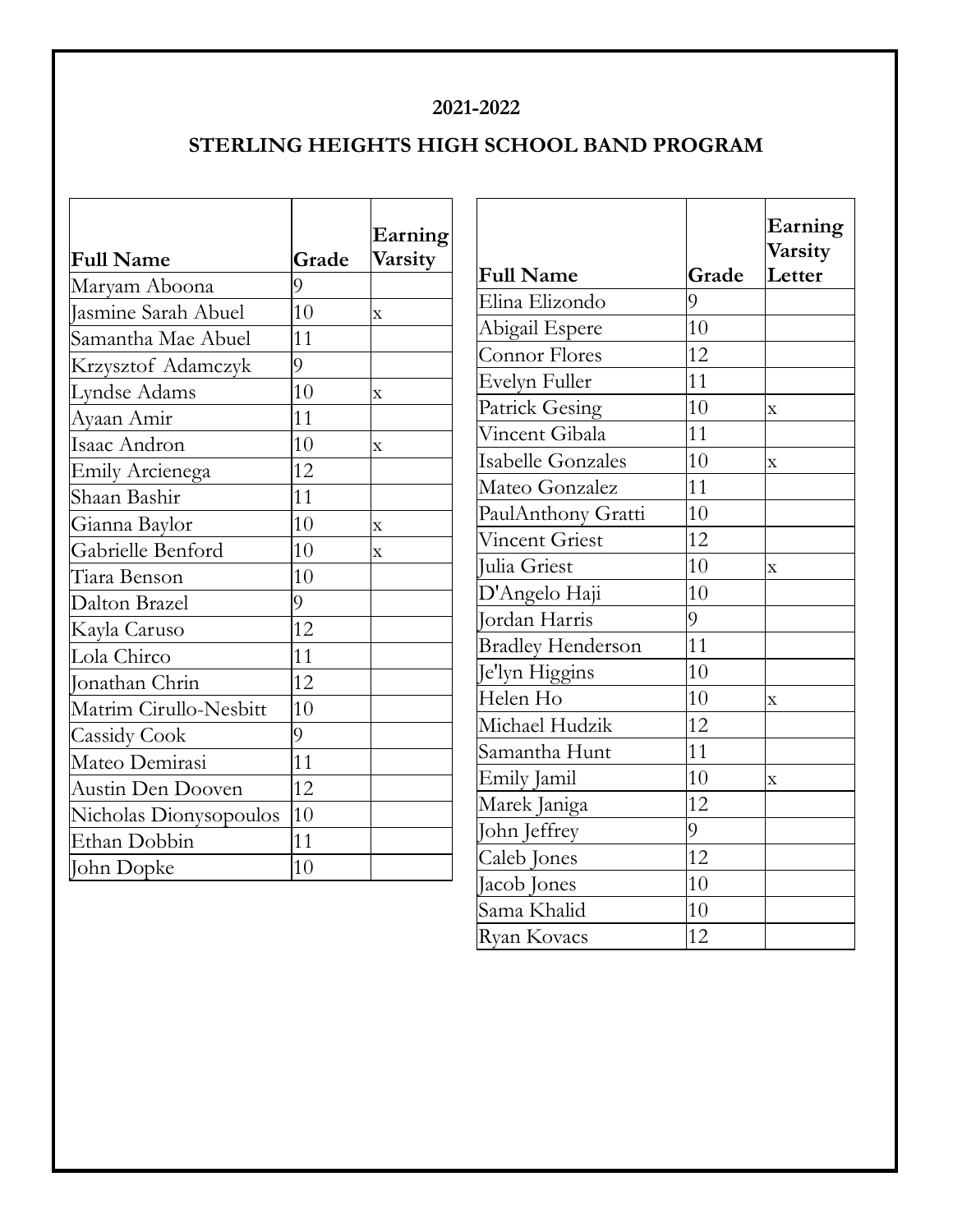#### **2021-2022**

### **STERLING HEIGHTS HIGH SCHOOL BAND PROGRAM**

|                        |       | Earning<br>Varsity      | <b>Full Name</b>       | Grade | Earning<br>Varsity<br>Letter |
|------------------------|-------|-------------------------|------------------------|-------|------------------------------|
| <b>Full Name</b>       | Grade | Letter                  | Richard Ringl          | 12    |                              |
| Maxim Kulha            | 9     |                         | Antonio Ristevski      | 12    |                              |
| Aditya Kurup           | 11    |                         | Annabella Shabi        | 9     |                              |
| Julian LaClair         | 9     |                         | Matthew Shlemon        | 9     |                              |
| Autumn Langham         | 12    |                         | Haile Shockley         | 12    |                              |
| Lauren Langham         | 9     |                         | Kayleigh Skinner       | 9     |                              |
| <b>Britney Lay</b>     | 12    |                         | Leah Skinner           | 12    |                              |
| Hollye Le              | 11    |                         | Faith Szuminski        | 12    | $\mathbf X$                  |
| <b>Steven Lee</b>      | 9     |                         | Zoe Telesz             | 10    | $\mathbf{x}$                 |
| Marko Lulgjuraj        | 10    |                         | Delilah Townsend       | 9     |                              |
| Benjamin Matich        | 11    |                         | Samuel Tripon          | 11    |                              |
| Devon McBride          | 11    |                         | <b>Audrey Tymoszek</b> | 11    |                              |
| Ethan McClintock       | 9     |                         | Elizabeth Tymoszek     | 11    | $\bar{X}$                    |
| Nicole Membrere        | 10    | $\overline{\textbf{X}}$ | Nicole Tzenova         | 10    | $\bar{\mathbf{X}}$           |
| Shannon Mills          | 10    | $\overline{\mathbf{X}}$ | Meadow VanArman        | 11    |                              |
|                        |       |                         | Clara Verani           | 12    |                              |
| Aleksandra Mitrusevski | 9     |                         | Elizabeth Wallace      | 11    | $\bar{X}$                    |
| Jay Newcomb            | 10    |                         | Tymya Weathersby       | 10    | $\overline{\mathbf{X}}$      |
| Kim An Nguyen          | 9     |                         | Christian Yalda        | 11    |                              |
| Layla Ogburn           | 10    |                         | Donovan Zoma           | 10    |                              |
| Chloe Papesh           | 11    |                         |                        |       |                              |
| Takiyah Peppers        | 11    | $\bar{\mathbf{x}}$      |                        |       |                              |
| Vy Pham                | 10    | $\overline{\mathbf{X}}$ |                        |       |                              |
| John Pierce            | 9     |                         |                        |       |                              |
| Aisalynn Pileri        | 11    |                         |                        |       |                              |
| Kelsie Rajczi          | 10    | $\overline{\text{X}}$   |                        |       |                              |
| Rebecca Ringl          | 10    | $\mathbf{x}$            |                        |       |                              |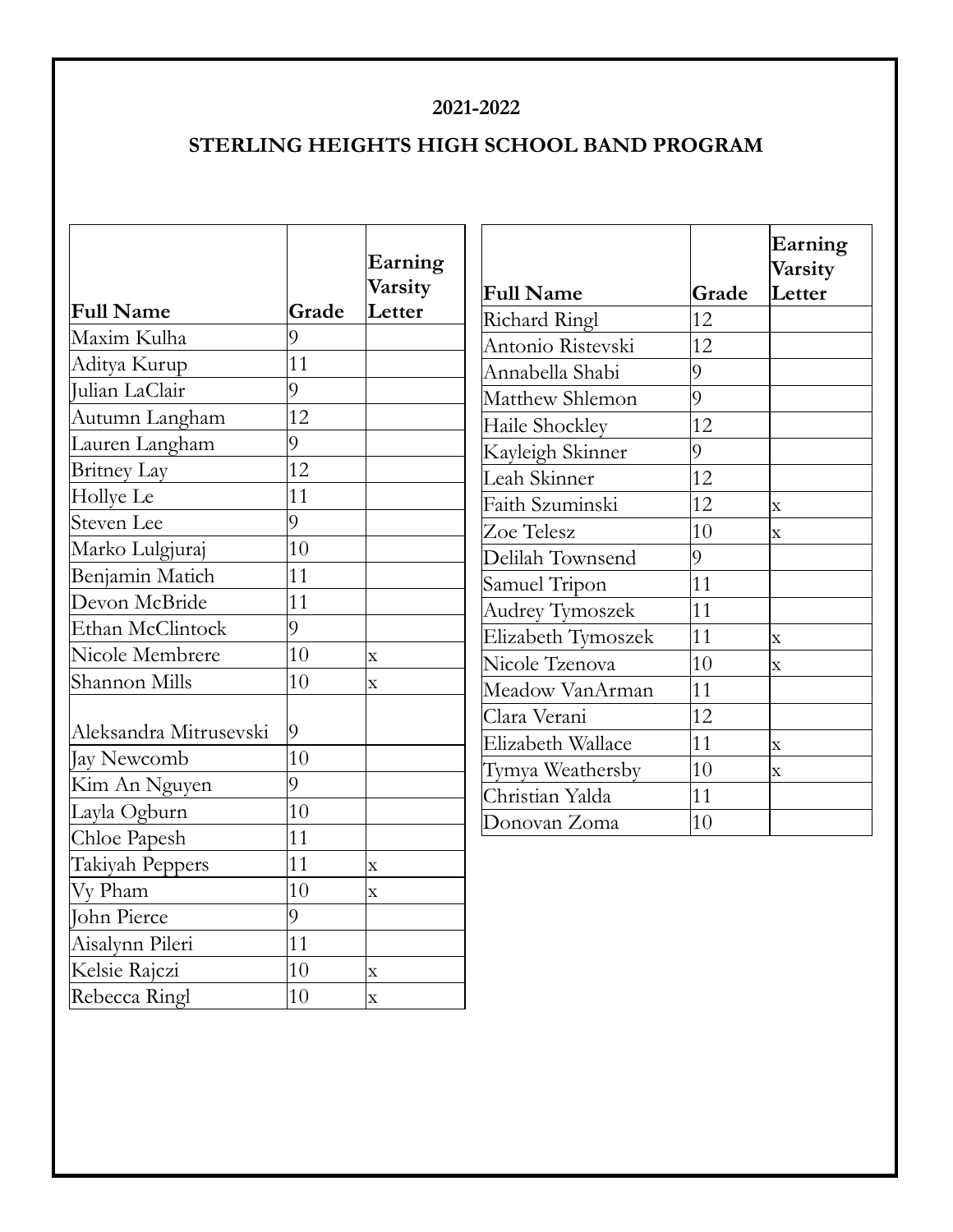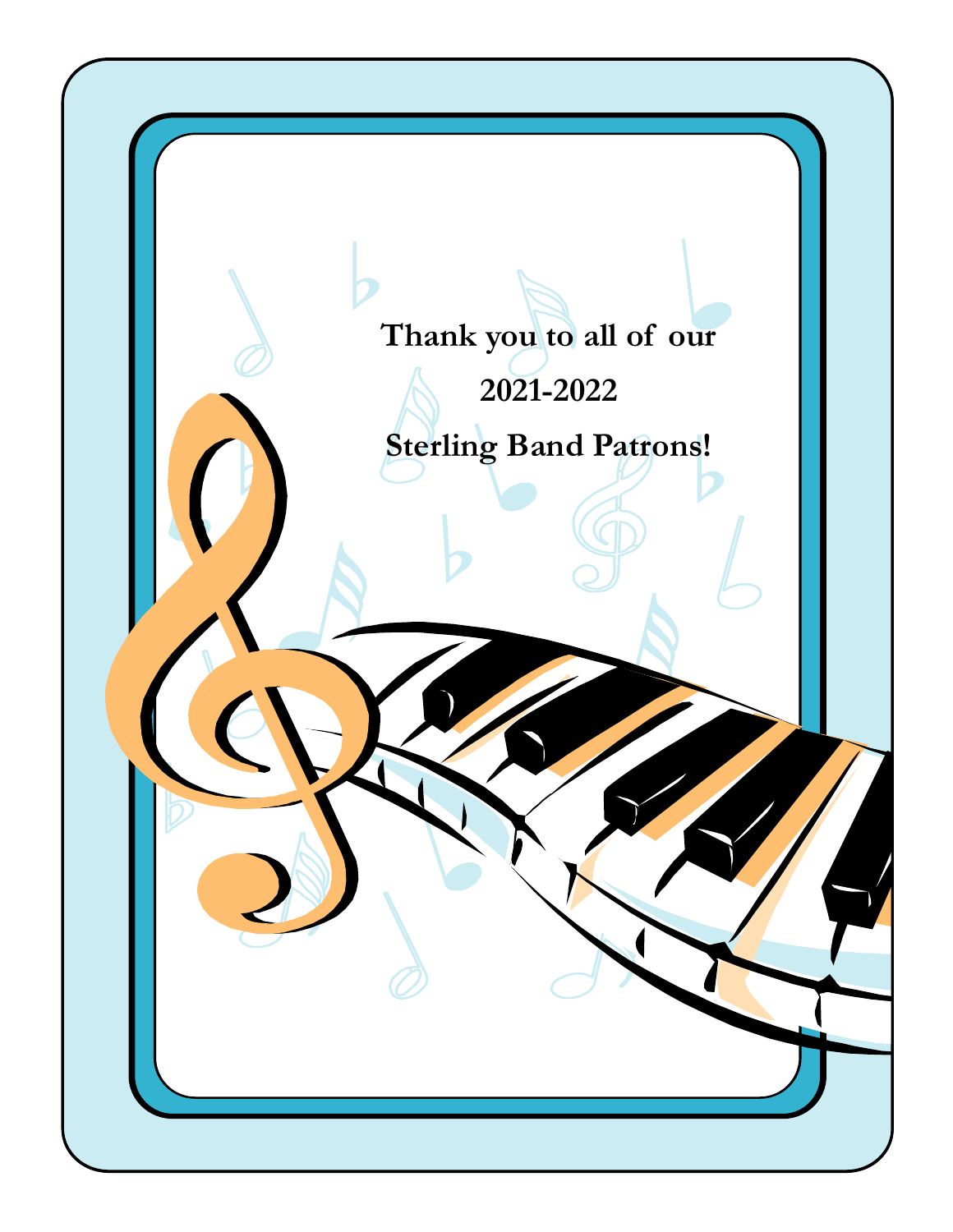### **STAFF**

The Kovacs Family

## **DRUM MAJOR**

Christian Financial Credit Union Gonzales Family

The Brazels

## **SECTION LEADER**

Arnie and Sue Leszczynski Chip and Linda Hoisington Gratti Family Peter and Lisa Dobbin Schultz Family Tera Mills The Shumar Family Wells Fargo

# **MEMBER**

Doug & Holly Goudie Gibala Family Julia Griest Selma Zuhric The Bashir Family The Rainwater Family Van Arman Family Vincent Griest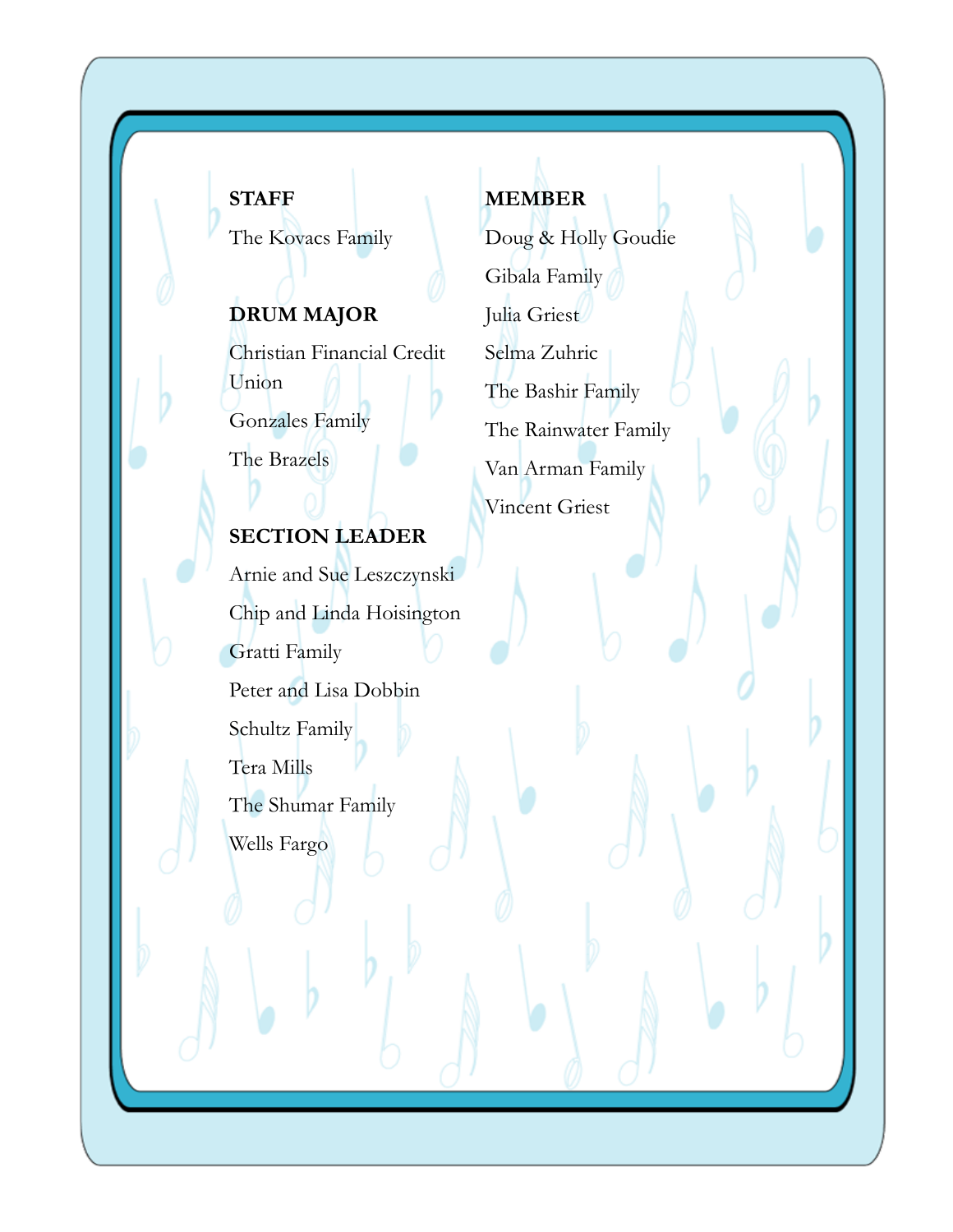# **Don't forget to visit us on the web…**

<shhsbands.org>

**Pre Band Camp** starts on Wednesday, August 3, 2022!

**Band Camp** starts on Monday, August 8, 2022…… at Bear Lake in Lapeer!

## **Leadership Retreats**

Tuesday, June 14, 2022 (10:30am-11:30am) Wednesday, June 15, 2022 (10:30am-4:00pm)

**Marching Band Registration closes on the last day of school! All payments must be complete by the first day of camp, along with medical form!**